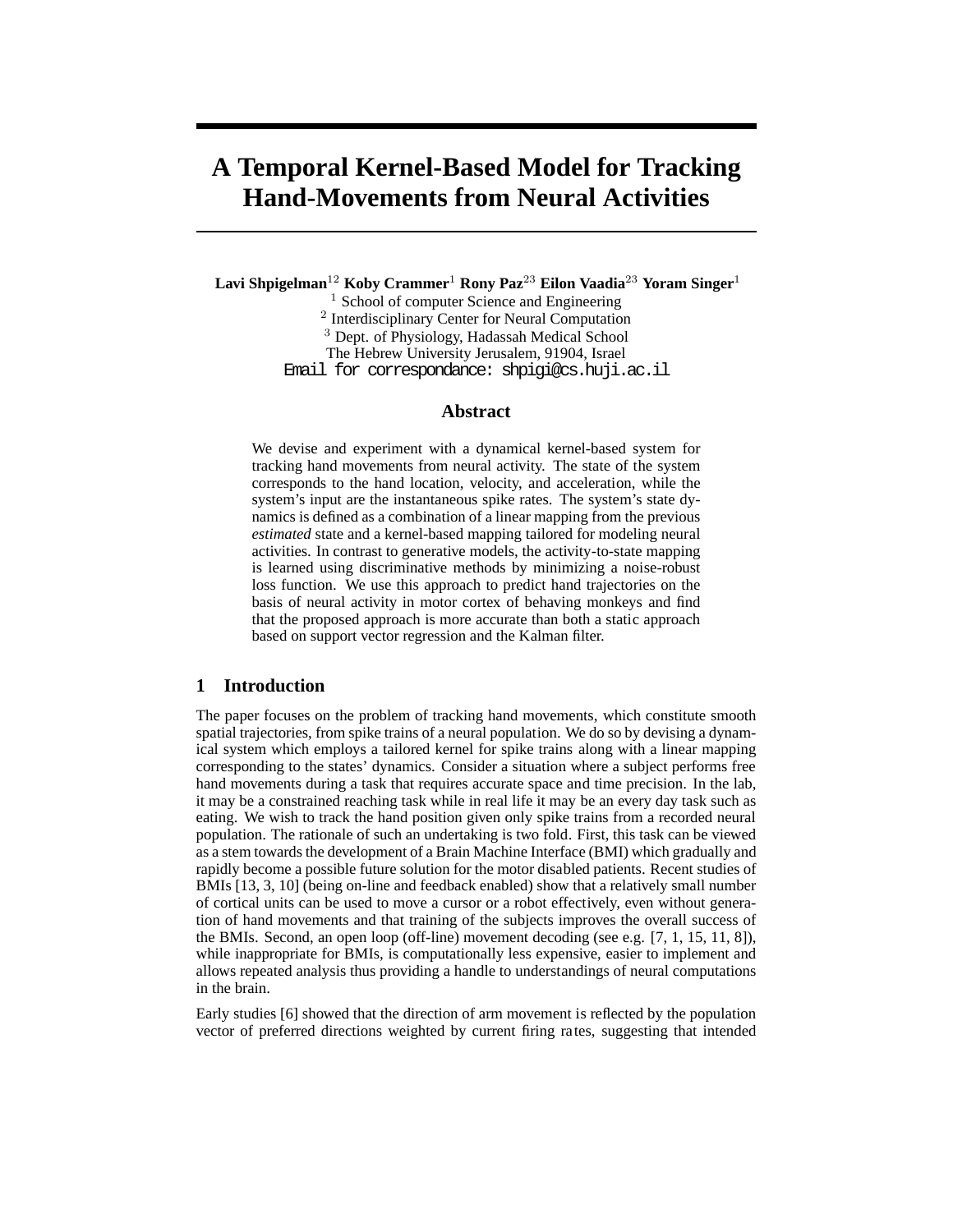movement is encoded in the firing rate which, in turn, is modulated by the angle between a unit's preferred direction (PD) and the intended direction. This linear regression approach is still prevalent and is applied, with some variation of the learning methods, in closed and open loop settings. There is relatively little work on the development of dedicated nonlinear methods.

Both movement and neural activity are dynamic and can therefore be naturally modeled by dynamical systems. Filtering methods often employ generative probabilistic models such as the well known Kalman filter [16] or more neurally specialized models [1] in which a cortical unit's spike count is generated by a probability function of its underlying firing rate which is tuned to movement parameters. The movement, being a smooth trajectory, is modeled as a linear transition with (typically additive Gaussian) noise. These methods have the advantage of being aware of the smooth nature of movement and provide models of what neurons are tuned to. However, the requirement of describing a neural population's firing probability as a function of movement state is hard to satisfy without making costly assumptions. The most prominent is the assumption of statistical independence of cells given the movement.

Kernel based methods have been shown to achieve state of the art results in many application domains. Discriminative kernel methods, such as Support Vector Regression (SVR) forgo the task of modeling neuronal tuning functions. Furthermore, the construction of kernel induced feature spaces, lends itself to efficient implementation of distance measures over spike trains that are better suited to comparing two neural population trajectories than the Euclidean distance in the original space of spike counts per bins [11, 5]. However, SVR is a "static" method that does not take into account the smooth dynamics of the predicted movement trajectory which imposes a statistical dependency between consecutive examples.

This paper introduces a kernel based regression method that incorporates linear dynamics of the predicted trajectories. In Sec. 2 we formally describe the problem setting. We introduce the movement tracking model and the associated learning framework in Sec. 3. The resulting learning problem yields a new kernel for linear dynamical systems. We provide an efficient calculation of this kernel and describe our dual space optimization method for solving the learning problem. The experimental method is presented in Sec. 4. Results, underscoring the merits of our algorithm are provided in Sec. 5 and conclusions are given in Sec. 6.

### **2 Problem Setting**

Our training set contains m trials. Each trial (typically indexed by i or j) consists of a pair of movement and neural recordings, designated by  $\{Y^i, O^i\}$ .  $Y^i = \{y_t^i\}_{t=1}^{t_{end}^i}$  is a time series of movement state values and  $y_t^i \in R^d$  is the movement state vector at time t in trial *i*. We are interested in reconstructing position, however, for better modeling,  $y_t^i$  may be a vector of position, velocity and acceleration (as is the case in Sec. 4). This trajectory is observed during model learning and is the inference target.  $O^i = \{o_t\}_{t=1}^{t_{end}^i}$  is a time series of neural spike counts and  $\mathbf{o}_t^i \in \mathbb{R}^q$  is a vector of spike counts from q cortical units at time t. We wish to learn a function  $\mathbf{z}_t^i = f\left(\mathbf{O}_{1:t}^i\right)$  that is a good estimate (in a sense formalized in the sequel) of the movement  $y_t^i$ . Thus, f is a causal filtering method.

We confine ourselves to a causal setting since we plan to apply the proposed method in a closed loop scenario where real-time output is required. The partition into separate trajectories is a natural one in a setting where a session is divided into many trials, each consisting of one attempt at accomplishing the basic task (such as reaching movements to displayed targets). In tasks that involve no hitting of objects, hand movements are typically smooth.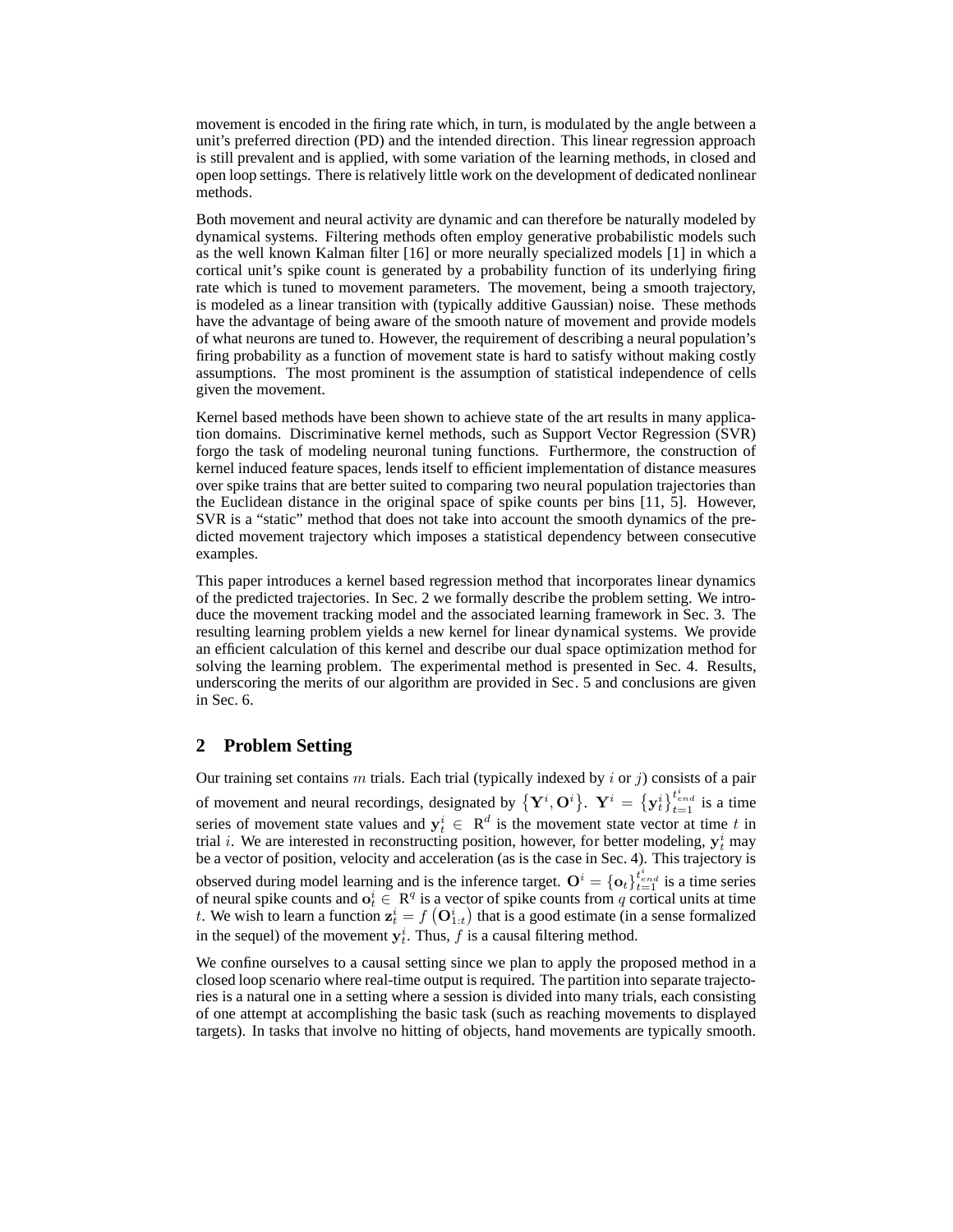End point movement in small time steps is loosely approximated as having constant acceleration. On the other hand, neural spike counts (which are typically measured in bins of  $50 - 100ms$ ) vary greatly from one time step to the next. In summary, our goal is to devise a dynamic mapping from sequences of neural activities ending at a given time to the instantaneous hand movement characterization (location, velocity, and acceleration).

### **3 Movement Tracking Algorithm**

Our regression method is defined as follows: given a series  $O \in \mathbb{R}^{q \times t_{end}}$  of observations and, possibly, an initial state  $y_0$ , the predicted trajectory  $Z \in \mathbb{R}^{d \times t_{end}}$  is,

$$
\mathbf{z}_{t} = \mathbf{A}\mathbf{z}_{t-1} + \mathbf{W}\boldsymbol{\phi}(\mathbf{o}_{t}) , t_{end} \geq t > 0, \qquad (1)
$$

where  $z_0 = y_0$ ,  $A \in R^{d \times d}$  is a matrix describing linear movement dynamics and  $\mathbf{W} \in \mathbb{R}^{d \times q}$  is a weight matrix.  $\phi(\mathbf{o}_t)$  is a feature vector of the observed spike trains at time  $t$  and is later replaced by a kernel operator (in the dual formulation to follow). Thus, the state transition is a linear transformation of the previous state with the addition of a non-linear effect of the observation.

Note that unfolding the recursion in Eq. (1) yields  $\mathbf{z}_t = \mathbf{A}^t \mathbf{y}_0 + \sum_{k=1}^t \left( \mathbf{A}^{t-k} \mathbf{W} \boldsymbol{\phi}(\mathbf{o}_k) \right)$ . Assuming that A describes stable dynamics (the real parts of the eigenvalues of A are les than 1), then the current prediction depends, in an exponentially decaying manner, on the previous observations. We further assume that  $A$  is fixed and wish to learn  $W$  (we describe our choice of A in Sec. 4). In addition,  $o_t$  may also encompass a series of previous spike counts in a window ending at time  $t$  (as is the case in Sec. 4). Also, note that this model (in its non-kernelized version) has an algebraic form which is similar to the Kalman filter (to which we compare our results later).

**Primal Learning Problem:** The optimization problem presented here is identical to the standard SVR learning problem (see, for example [12]) with the exception that  $\mathbf{z}_t^i$  is defined as in Eq. (1) while in standard SVR,  $z_t = W\phi(o_t)$  (i.e. without the linear dynamics). Given a training set of fully observed trials  $\{Y^i, \overrightarrow{O^i}\}_{i=1}^m$  we define the learning problem to be

$$
\min_{\mathbf{W}} \qquad \frac{1}{2} \left\| \mathbf{W} \right\|^2 + c \sum_{i=1}^m \sum_{t=1}^{t_{end}^i} \sum_{s=1}^d \left| \left( \mathbf{z}_t^i \right)_s - \left( \mathbf{y}_t^i \right)_s \right|_{\varepsilon} . \tag{2}
$$

Where  $\|\mathbf{W}\|^{2}=\sum_{a,b}\left(\mathbf{W}\right)_{ab}^{2}$  (is the Forbenius norm). The second term is a sum of training errors (in all trials, times and movement dimensions).  $|\cdot|_{\varepsilon}$  is the  $\varepsilon$  insensitive loss and is defined as  $|v|_{\varepsilon} = \max\{0, |v| - \varepsilon\}$ . The first term is a regularization term that promotes small weights and  $c$  is a fixed constant providing a tradeoff between the regularization term and the training error. Note that to compensate for different units and scales of the movement dimensions one could either define a different  $\varepsilon_s$  and  $c_s$  for each dimension of the movement or, conversely, scale the  $s<sup>th</sup>$  movement dimension. The tracking method, combined with the optimization specified here, defines the complete algorithm. We name this method the Discriminative Dynamic Tracker or DDT in short.

**A Dual Solution:** The derivation of the dual of the learning problem defined in Eq. (2) is rather mundane (e.g. [12]) and is thus omitted. Briefly, we replace the  $\varepsilon$ -loss with pairs of slack variables. We then write a Lagrangian of the primal problem and replace  $z_t^i$  with its (less-standard) definition. We then differentiate the Lagrangian with respect to the slack variables and  $W$  and obtain a dual optimization problem. We present the dual dual problem in a top-down manner, starting with the general form and finishing with a kernel definition. The form of the dual is

$$
\max_{\alpha,\alpha^*} \quad -\frac{1}{2} \left(\alpha^* - \alpha\right)^T \mathcal{G} \left(\alpha^* - \alpha\right) + \left(\alpha^* - \alpha\right)^T \mathbf{y} - \left(\alpha^* + \alpha\right)^T \boldsymbol{\epsilon}
$$
\n
$$
s.t. \ \alpha, \alpha^* \in [0, c] \tag{3}
$$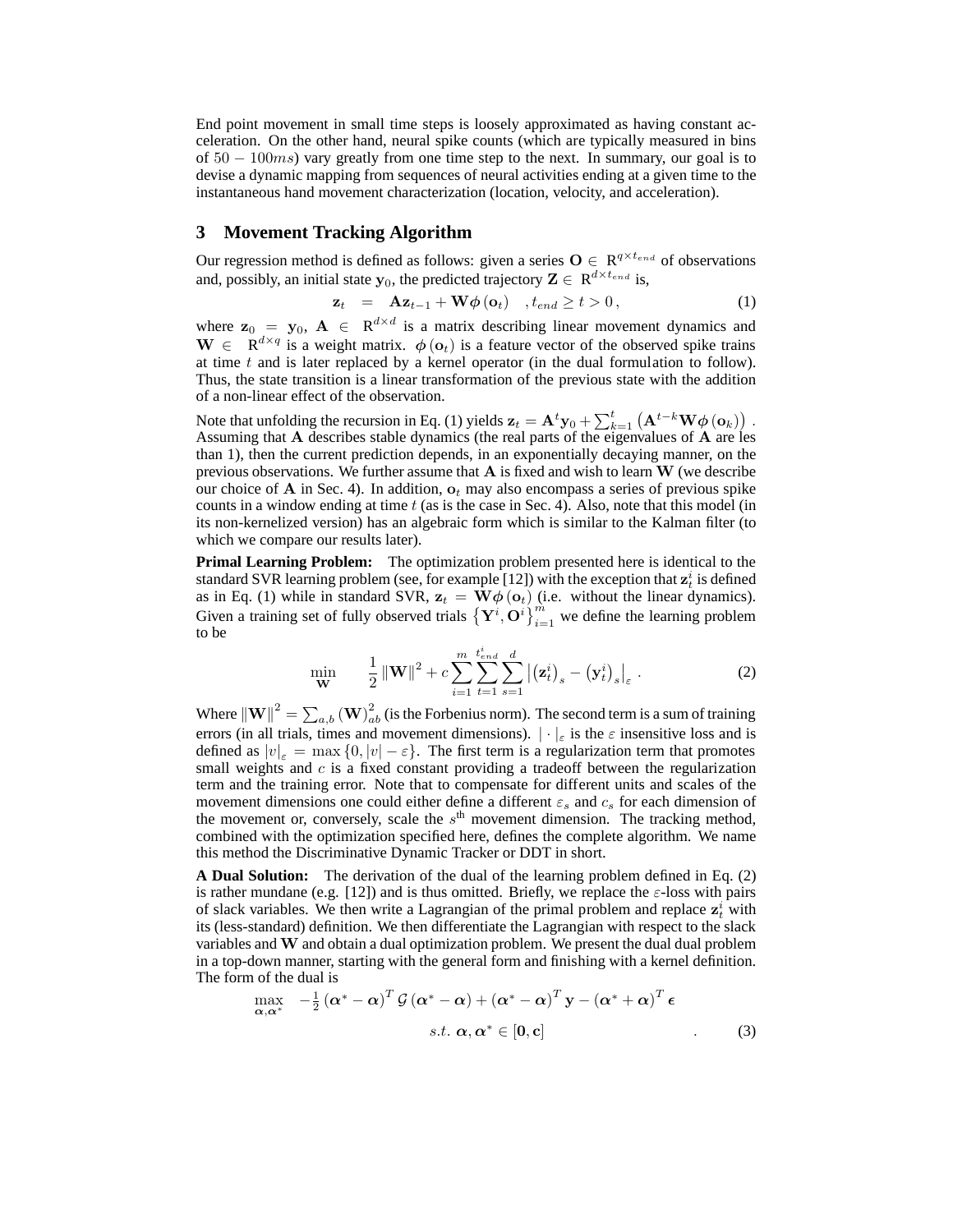Note that the above expression conforms to the dual form of SVR. Let  $\ell$  equal the size of the movement space  $(d)$ , multiplied by the total number of time steps in all the training trajectories.  $\alpha,\alpha^*\in \R^\ell$  are vectors of Lagrange multipliers,  $\mathbf{y}\in \ R^\ell$  is a column concatenation of all the training set movement trajectories  $\left[\left(\mathbf{y}_1^1\right)^T \cdots \left(\mathbf{y}_{t_{end}^m}^m\right)^T\right]^T$ ,  $\boldsymbol{\epsilon} = [\varepsilon, \dots, \varepsilon]^T \in \mathbb{R}^{\ell}$ 

and  $\mathcal{G} \in \mathbb{R}^{\ell \times \ell}$  is a Gram matrix ( $\mathbf{v}^T$  denotes transposition). One obvious difference between our setting and the standard SVR lies within the size of the vectors and Gram matrix. In addition, a major difference is the definition of  $G$ . We define  $G$  here in a hierarchical manner. Let  $i, j \in \{1, ..., m\}$  be trajectory (trial) indexes. G is built from blocks indexed by  $G^{ij}$ , which are in turn made from basic blocks, indexed by  $K^{ij}_{tq}$  as follows

$$
\mathcal{G} = \left( \begin{array}{ccc} \mathbf{G}^{11} & \cdots & \mathbf{G}^{1m} \\ \vdots & \ddots & \vdots \\ \mathbf{G}^{m1} & \cdots & \mathbf{G}^{mm} \end{array} \right) \;\; , \;\; \mathbf{G}^{ij} = \left( \begin{array}{ccc} \mathbf{K}_{11}^{ij} & \cdots & \mathbf{K}_{1t_j}^{ij} \\ \vdots & \ddots & \vdots \\ \mathbf{K}_{t_{end}^{ij}}^{ij} & \cdots & \mathbf{K}_{t_{end}^{ij}}^{ij} \right),
$$

where block  $\mathbf{G}^{ij}$  refers to a pair of trials (i and j). Finally Each basic block,  $\mathbf{K}_{tq}^{ij}$  refers to a pair of time steps t and q in trajectories i and j respectively.  $t_{end}^i$ ,  $t_{end}^j$  are the time lengths of trials  $i$  and  $j$ . Basic blocks are defined as

$$
\mathbf{K}_{tq}^{ij} = \sum_{r=1}^{t} \sum_{s=1}^{q} \left( \mathbf{A}^{t-r} \right) k_{rs}^{ij} \left( \mathbf{A}^{q-s} \right)^{T}, \tag{4}
$$

where  $k_{rs}^{ij} = k(\mathbf{o}_r^i, \mathbf{o}_s^j)$  is a (freely chosen) basic kernel between the two neural observations  $o_r^i$  and  $o_s^j$  at times r and s in trials i and j respectively. For an explanation of kernel operators we refer the reader to [14] and mention that the kernel operator can be viewed as computing  $\phi\left(\mathbf{o}_r^i\right) \cdot \phi\left(\mathbf{o}_s^j\right)$  where  $\phi$  is a fixed mapping to some inner product space. The choice of kernel (being the choice of feature space) reflects a modeling decision that specifies how similarities between neural patterns are measured. The resulting dual form of the tracker is  $\mathbf{z}_t = \sum_k \alpha_k \mathcal{G}_{tk}$  where  $\mathcal{G}_t$  is the Gram matrix row of the new example.

It is therefore clear from Eq. (4) that the linear dynamic characteristics of DDT results in a Gram matrix whose entries depend on previous observations. This dependency is exponentially decaying as the time difference between events in the trajectories grow. Note that solution of the dual optimization problem in Eq. (3) can be calculated by any standard quadratic programming optimization tool. Also, note that direct calculation of  $G$  is inefficient. We describe an efficient method in the sequel.

**Efficient Calculation of the Gram Matrix** Simple, straight-forward calculation of the Gram matrix is time consuming. To illustrate this, suppose each trial is of length  $t_{end}^i = n$ , then calculation of each basic block would take  $\Theta(n^2)$  summation steps. We now describe a procedure based on dynamic-programming method for calculating the Gram matrix in a constant number of operations for each basic block.

Omitting the indexing over trials to ease notation, we are interested in calculating the basic block  $\mathbf{K}_{tq}$ . First, define  $\mathbf{B}_{tq} = \sum_{k=1}^{t} k_{kq} \mathbf{A}^{t-k}$ . the basic block  $\mathbf{K}_{tq}$  can be recursively calculated in three different ways:

$$
\mathbf{K}_{tq} = \mathbf{K}_{t(q-1)}\mathbf{A}^T + \mathbf{B}_{tq} \tag{5}
$$

$$
\mathbf{K}_{tq} = \mathbf{A}\mathbf{K}_{(t-1)q} + (\mathbf{B}_{qt})^T
$$
 (6)

$$
\mathbf{K}_{tq} = \mathbf{A}\mathbf{K}_{(t-1)(q-1)}\mathbf{A}^T + (\mathbf{B}_{qt})^T + \mathbf{B}_{tq} - k_{tq} \tag{7}
$$
  
Thus, by adding Eq. (5) to Eq. (6) and subtracting Eq. (7) we get

$$
\mathbf{K}_{tq} = \mathbf{A}\mathbf{K}_{(t-1)q} + \mathbf{K}_{t(q-1)}\mathbf{A}^T - \mathbf{A}\mathbf{K}_{(t-1)(q-1)}\mathbf{A}^T + k_{tq}I
$$

 $B_{tq}$  (and the entailed summation) is eliminated in exchange for a 2D dynamic program with initial conditions:  $K_{11} = k_{11}I$ ,  $K_{1q} = K_{1(q-1)}A^T + k_{1q}I$ ,  $K_{t1} = AK_{(t-1)1} + k_{t1}I$ .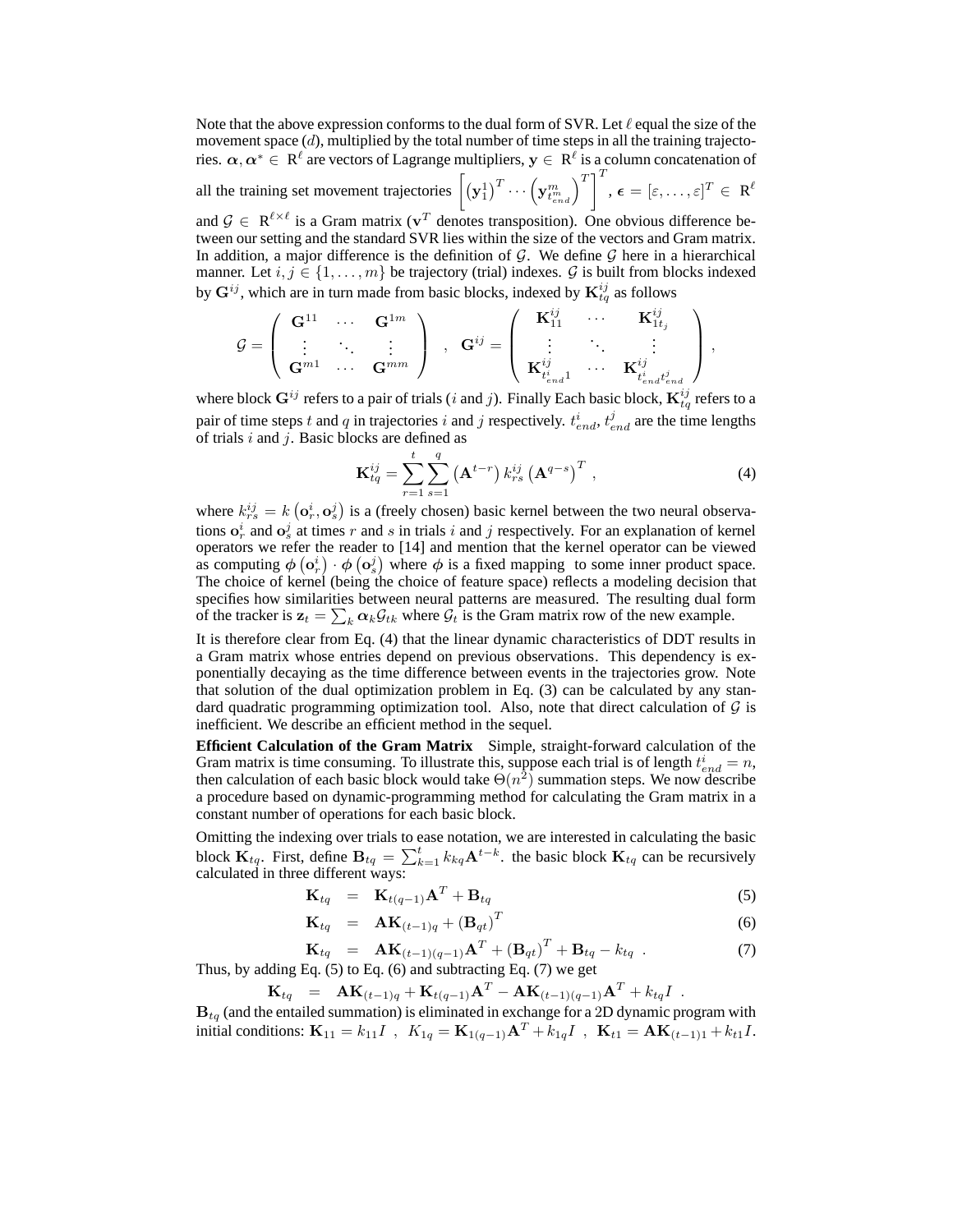

**Table 1:** Mean  $R^2$ , MAE<sub> $\epsilon$ </sub> & MSE (across datasets, folds, hands and directions) for each algorithm.

**Figure 1:** Correlation coefficients  $(R^2)$ , of predicted and observed hand positions) comparisons of the DDT-Spikernel versus the Kalman filter (left), DDT-linear (center) and SVR-Spikernel (right). Each data point is the  $R^2$  values obtained by the DDT-Spikernel and by another method in one fold of one of the datasets for one of the two axes of movement (circle / square) and one of the hands (filled/non-filled). Results above the diagonals are cases were the DDT-Spikernel outperformes.

**Suggested Optimization Method.** One possible way to solve the optimization problem (essentially, a modification of the method described in [4] for classification) is to sequentially solve a reduced problem with respect to a single constraint at a time. Define:

$$
\delta_i = \left|\sum_j \left(\boldsymbol{\alpha}_j^* - \boldsymbol{\alpha}_j\right) \mathcal{G}_{ij} - y_i\right|_{\varepsilon} - \min_{\boldsymbol{\alpha}_i, \boldsymbol{\alpha}_i^* \in [0, c]} \left|\sum_j \left(\boldsymbol{\alpha}_j^* - \boldsymbol{\alpha}_j\right) \mathcal{G}_{ij} - y_i\right|_{\varepsilon}.
$$

 $\overline{1}$ 

Then  $\delta_i$  is the amount of  $\varepsilon$ -insensitive error that can be corrected for example i by keeping all  $\alpha_{i\neq}^{(*)}$  $\chi_{j\neq i}^{(*)}$  constant and changing  $\alpha_i^{(*)}$ . Optimality is reached by iteratively choosing the example with the largest  $\delta_i$  and changing its  $\alpha_i^{(*)}$  within the  $[0, c]$  limits to minimize the error for this example.

### **4 Experimental Setting**

The data used in this work was recorded from the primary motor cortex of a Rhesus (Macaca Mulatta) monkey  $(^{4}4.5 \text{ kg})$ . The monkey sat in a dark chamber, and up to 8 electrodes were introduced into MI area of each hemisphere. The electrode signals were amplified, filtered and sorted. The data used in this report was recorded on 8 different days and includes hand positions, sampled at 500Hz, spike times of single units (isolated by signal fit to a series of windows) and of multi units (detection by threshold crossing) sampled at 1ms precision. The monkey used two planar-movement manipulanda to control 2 cursors on the screen to perform a center-out reaching task. Each trial began when the monkey centered both cursors on a central circle. Either cursor could turn green, indicating the hand to be used in the trial. Then, one of eight targets appeared ('go signal'), the center circle disappeared and the monkey had to move and reach the target to receive liquid reward. The number of multi-unit channels ranged from 5 to 15, the number of single units was 20-27 and the average total was 34 units per dataset. The average spike rate per channel was 8.2 spikes/sec. More information on the recordings can be found in [9].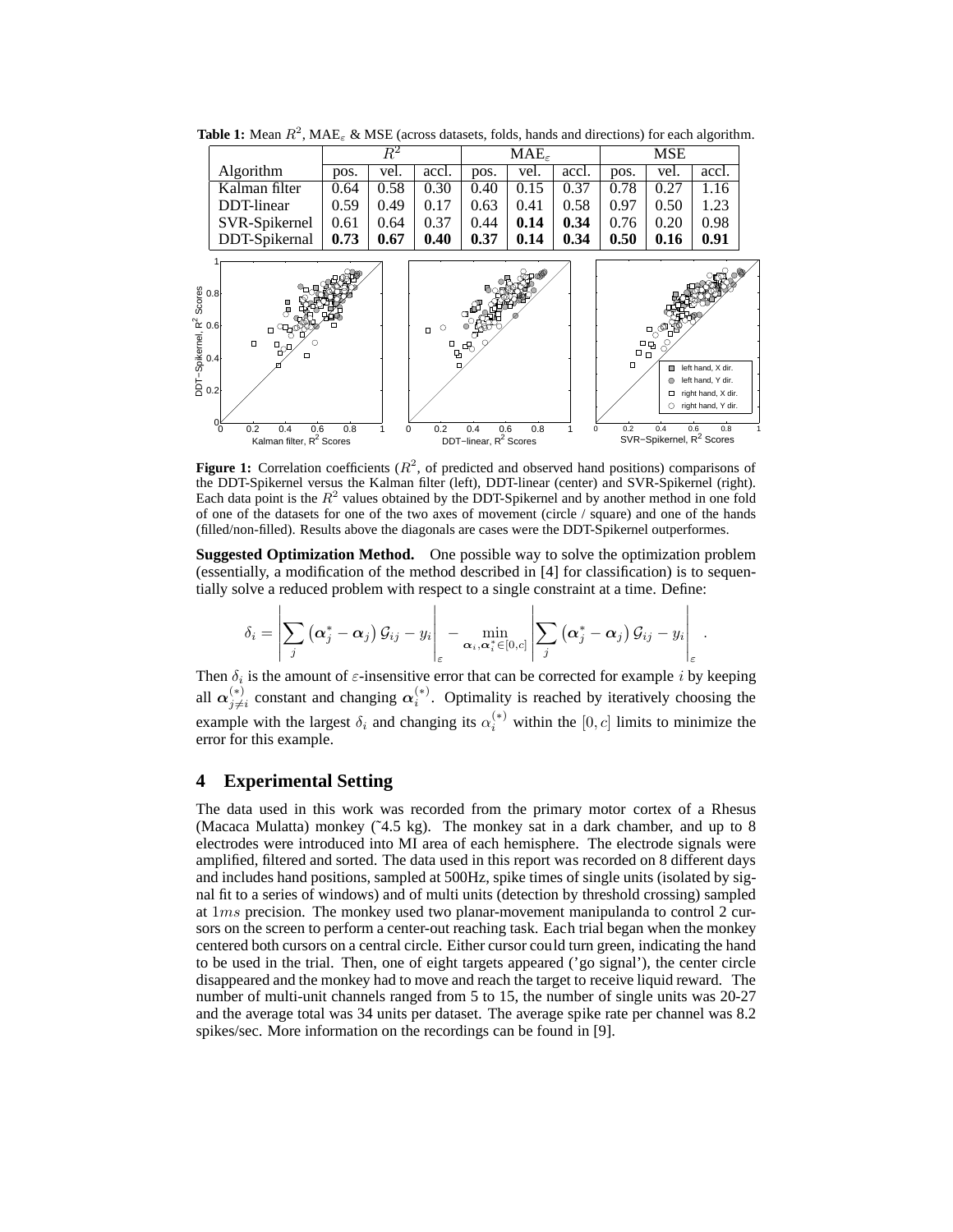

**Figure 2:** Comparison of  $R^2$ -performance between algorithms. Each algorithm is represented by a vertex. The weight of an edge between two algorithms is the fraction of tests in which the algorithm on top achieves higher  $R^2$  score than the other. A bold edge indicates a fraction higher than 95%. Graphs from left to right are for position, velocity, and acceleration respectively.

The results that we present here refer to prediction of instantaneous hand movements during the period from 'Go Signal' to 'Target Reach' times of both hands in successful trials. Note that some of the trials required movement of the left hand while keeping the right hand steady and vise versa. Therefore, although we considered only movement periods of the trials, we had to predict both movement and non-movement for each hand. The cumulative time length of all the datasets was about 67 minutes. Since the correlation between the movements of the two hands tend to zero - we predicted movement for each hand separately, choosing the movement space to be  $[x, y, v_x, v_y, a_x, a_y]^T$  for each of the hands (preliminary results using only  $[x, y, v_x, v_y]^T$  were less accurate).

We preprocessed the spike trains into spike counts in a running windows of  $100ms$  (choice of window size is based on previous experience [11]). Hand position, velocity and acceleration were calculated using the 500Hz recordings. Both spike counts and hand movement were then sampled at steps of  $100ms$  (preliminary results with step size  $50ms$  were negligibly different for all algorithms). A labeled example  $\{y_t^i, o_t^i\}$  for time t in trial i consisted of the previous 10 bins of population spike counts and the state, as a 6D vector for the left or right hand. Two such consecutive examples would than have 9 time bins of spike count overlap. For example, the number of cortical units  $q$  in the first dataset was 43 (27 single and 16 multiple) and the total length of all the trials that were used in that dataset is 529 seconds. Hence in that session there are 5290 consecutive examples where each is a  $43 \times 10$ matrix of spike counts along with two 6D vectors of end point movement.

In order to run our algorithm we had to choose base kernels, their parameters,  $A$  and  $c$  (and  $\theta$ , to be introduced below). We used the Spikernel [11], a kernel designed to be used with spike rate patterns, and the simple dot product (i.e. linear regression). Kernel parmeters and  $c$  were chosen (and subsequently held fixed) by 5 fold cross validation over half of the first dataset only. We compared DDT with the Spikernel and with the linear kernel to standard SVR using the Spikernel and the Kalman filter. We also obtained tracking results using both DDT and SVR with the standard exponential kernel. These results were slightly less accurate on average than with the Spikernel and are therefore omitted here. The Kalman filter was learned assuming the standard state space model ( $y_t = Ay_{t-1} + \eta$ , ot =  $\mathbf{H} \mathbf{y}_t + \xi$ , where  $\eta$ ,  $\xi$  are white Gaussian noise with appropriate correlation matrices) such as in [16]. y belonged to the same 6D state space as described earlier. To ease the comparison - the same matrix A that was learned for the Kalman filter was used in our algorithm (though we show that it is not optimal for DDT), multiplied by a scaling parameter  $\theta$ . This parameter was selected to produce best *position* results on the training set. The selected θ value is 0.8.

The figures that we show in Sec. 5 are of test results in 5 fold cross validation on the rest of the data. Each of the 8 remaining datasets was divided into 5 folds. 4/5 were used for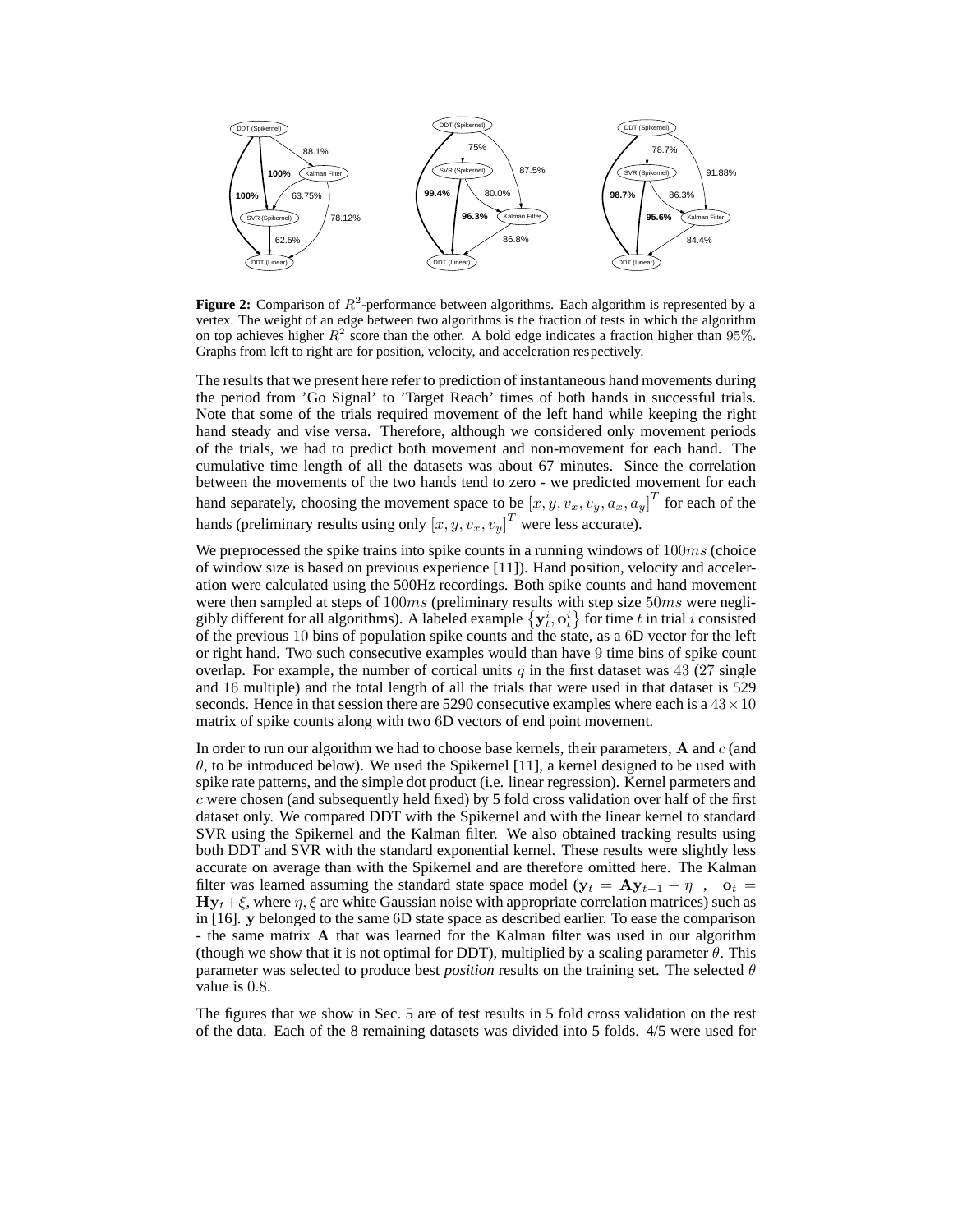

**Figure 3:** Effect of  $\theta$  on  $R^2$ , MAE<sub> $\epsilon$ </sub>, MSE and number of support vectors.

**Figure 4:** Sample of tracking with the DDT-Spikernel and the SVR-Spikernel.

training (with the parameters obtained previously and the remaining 1/5 as test set). This process was repeated 5 times for each hand. Altogether we had  $8_{\text{sets}} \times 5_{\text{folds}} \times 2_{\text{hands}} = 80$ folds.

## **5 Results**

We begin by showing average results across all datasets, folds, hands and X/Y directions for the four algorithms that are compared. Table. 1 shows mean Correlation Coefficients  $(R^2,$ between recorded and predicted movement values), Mean  $\varepsilon$  insensitive Absolute Errors (MAE<sub> $\varepsilon$ </sub>) and Mean Square Errors (MSE).  $R^2$  is a standard performance measure, MAE<sub> $\varepsilon$ </sub> is the error minimized by DDT (subject to the regularization term) and MSE is minimized by the Kalman filter. Under all the above measures the DDT-Spikernel outperforms the rest with the SVR-Spikernel and the Kalman Filter alternating in second place.

To understand whether the performance differences are significant we look at the distribution of position (X and Y)  $\bar{R}^2$  values at each of the separate tests (160 altogether). Figure 1 shows scatter plots of  $R^2$  results for position predictions. Each plot compares the DDT-Spikernel (on the Y axis) with one of the other three algorithms (on the X axes). It is clear that in spite large differences in accuracy across datasets, the algorithm pairs achieve similar success with the DDT-Spikernel achieving a better  $R^2$  score in almost all cases.

To summarize the significance of  $R^2$  differences we computed the number of tests in which one algorithm achieved a higher  $R^2$  value than another algorithm (for all pairs, in each of the position, velocity and acceleration categories). The results of this tournament between the algorithms are presented in Figure 2 as winning percentages. The graphs produce a ranking of the algorithms and the percentages are the significances of the ranking between pairs. The DDT-Spikernel is significantly better then the rest in tracking position.

The matrix **A** in use is not optimal for our algorithm. The choice of  $\theta$  scales its effect. When  $\theta = 0$  we get the standard SVR algorithm (without state dynamics). To illustrate the effect of  $\theta$  we present in Figure 3 the mean (over 5 folds, X/Y direction and hand)  $R^2$  results on the first dataset as a function of  $\theta$ . It is clear that the value chosen to minimize position error is not optimal for minimizing velocity and acceleration errors. Another important effect of  $\theta$  is the number of the support patterns in the learned model, which drops considerably (by about one third) when the effect of the dynamics is increased. This means that more training points fall strictly within the  $\varepsilon$ -tube in training, suggesting that the kernel which tacitly results from the dynamical model is better suited for the problem. Lastly, we show a sample of test tracking results for the DDT-Spikernel and SVR-Spikernel in Figure 4. Note that the acceleration values are not smooth and are, therefore, least aided by the dynamics of the model. However, adding acceleration to the model improves the prediction of position.